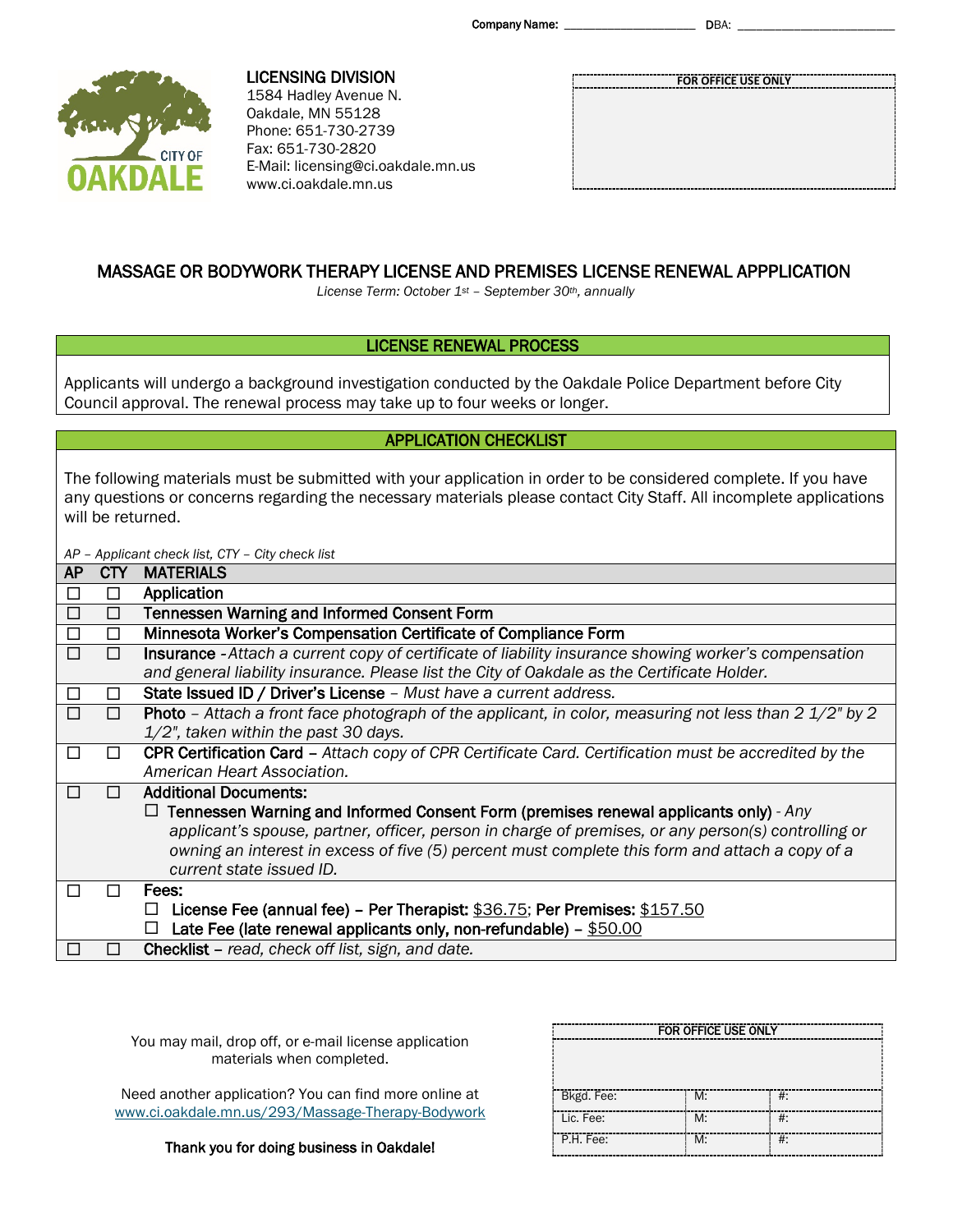Company Name: \_\_\_\_\_\_\_\_\_\_\_\_\_\_\_\_\_\_\_\_\_ DBA: \_\_\_\_\_\_\_\_\_\_\_\_\_\_\_\_\_\_\_\_\_\_\_\_\_



LICENSING DIVISION 1584 Hadley Avenue N. Oakdale, MN 55128 Phone: 651-730-2739 Fax: 651-730-2820 E-Mail: licensing@ci.oakdale.mn.us www.ci.oakdale.mn.us

|        | FOR OFFICE USE ONLY |
|--------|---------------------|
|        |                     |
|        |                     |
|        |                     |
|        |                     |
|        |                     |
| NOTES: |                     |

# MASSAGE OR BODYWORK THERAPY LICENSE AND PREMISES LICENSE RENEWAL APPLICATION

*License Term: October 1st – September 30th, annually*

Type of license(s) to renew:  $\square$  Massage or Bodywork Therapy Business Premises  $\square$  Massage or Bodywork Therapy

| SECTION A. PERSONAL INFORMATION        |         |        |             |       |      |  |
|----------------------------------------|---------|--------|-------------|-------|------|--|
| First Name:                            | Middle: |        |             | Last: |      |  |
| Maiden Names or Names Known by Others: |         |        |             |       |      |  |
| Home Address:                          |         |        |             |       |      |  |
| City:                                  |         | State: |             |       | Zip: |  |
| Home Phone:                            |         |        | Cell Phone: |       |      |  |
| E-Mail:                                |         |        |             |       |      |  |

| SECTION B. MASSAGE OR BODYWORK THERAPY LICENSE INFORMATION<br>Only complete this section if you currently hold an existing massage or bodywork therapy license. If this does not apply to you, skip to the next section.<br>If you answer "yes" to any of the following questions in this section, a full application must be completed.         |                                                                                                                                                                                                                                                                                                            |            |              |  |  |
|--------------------------------------------------------------------------------------------------------------------------------------------------------------------------------------------------------------------------------------------------------------------------------------------------------------------------------------------------|------------------------------------------------------------------------------------------------------------------------------------------------------------------------------------------------------------------------------------------------------------------------------------------------------------|------------|--------------|--|--|
| Location(s) where you practice massage or bodywork therapy (for multiple locations, please attach additional documents):<br>$\Box$ I do not have a specific location. Please list the reason:<br>□ I have specific location(s) where I practice massage or bodywork therapy - Please list company information below.                             |                                                                                                                                                                                                                                                                                                            |            |              |  |  |
|                                                                                                                                                                                                                                                                                                                                                  |                                                                                                                                                                                                                                                                                                            |            |              |  |  |
| Owner Name:                                                                                                                                                                                                                                                                                                                                      | Doing Business As:                                                                                                                                                                                                                                                                                         |            |              |  |  |
| Address:                                                                                                                                                                                                                                                                                                                                         | Phone:                                                                                                                                                                                                                                                                                                     |            |              |  |  |
| Were there any changes to your name, address, or work location? - If "YES," please call 651-730-2739 or email at<br>licensing@ci.oakdale.mn.us                                                                                                                                                                                                   |                                                                                                                                                                                                                                                                                                            | $\Box$ Yes | $\square$ No |  |  |
| Were you charged with a violation of state or local laws regulating the practice of massage, or of any law prohibiting<br>criminal sexual conduct, prostitution, pandering, indecent conduct, or keeping of a disorderly house?                                                                                                                  |                                                                                                                                                                                                                                                                                                            |            | $\square$ No |  |  |
| Did you have a similar license denied or revoked by another agency?                                                                                                                                                                                                                                                                              |                                                                                                                                                                                                                                                                                                            |            | $\square$ No |  |  |
| Were you charged with any violation of any other law or ordinance not related to the operation of the business?                                                                                                                                                                                                                                  |                                                                                                                                                                                                                                                                                                            |            | $\Box$ No    |  |  |
|                                                                                                                                                                                                                                                                                                                                                  | <b>SECTION C. BUSINESS PREMISES INFORMATION</b><br>Only complete this section if you currently hold an existing premises license. If this does not apply to you, skip to the next section.<br>If you answer "yes" to any of the following questions in this section, a full application must be completed. |            |              |  |  |
| Company Name:                                                                                                                                                                                                                                                                                                                                    | Doing Business As:                                                                                                                                                                                                                                                                                         |            |              |  |  |
| Address:                                                                                                                                                                                                                                                                                                                                         | Phone:                                                                                                                                                                                                                                                                                                     |            |              |  |  |
| Website:                                                                                                                                                                                                                                                                                                                                         | E-Mail:                                                                                                                                                                                                                                                                                                    |            |              |  |  |
| Federal Tax ID:                                                                                                                                                                                                                                                                                                                                  | Minnesota Tax ID:                                                                                                                                                                                                                                                                                          |            |              |  |  |
|                                                                                                                                                                                                                                                                                                                                                  | Were there any changes in the name, location, or ownership of the licensed premises (different license applicant<br>from before)? - If "YES," please call 651-730-2739 or email at licensing@ci.oakdale.mn.us<br>$\Box$ Yes<br>□ No                                                                        |            |              |  |  |
| Was any employee, owner or officer of the business or corporation, or the business as an entity, charged with a<br>violation of state or local laws regulating the practice of massage, or of any law prohibiting criminal sexual conduct,<br>prostitution, pandering, indecent conduct, or keeping of a disorderly house?<br>$\Box$ Yes<br>□ No |                                                                                                                                                                                                                                                                                                            |            |              |  |  |
| Did any employee, owner or officer of the business or corporation, or the business as an entity, have a similar<br>license denied or revoked by another agency?                                                                                                                                                                                  |                                                                                                                                                                                                                                                                                                            |            | $\square$ No |  |  |
| Was any employee, owner or officer of the business or corporation, or the business as an entity, charged with any<br>violation of any other law or ordinance not related to the operation of the business?                                                                                                                                       |                                                                                                                                                                                                                                                                                                            | $\Box$ Yes | $\square$ No |  |  |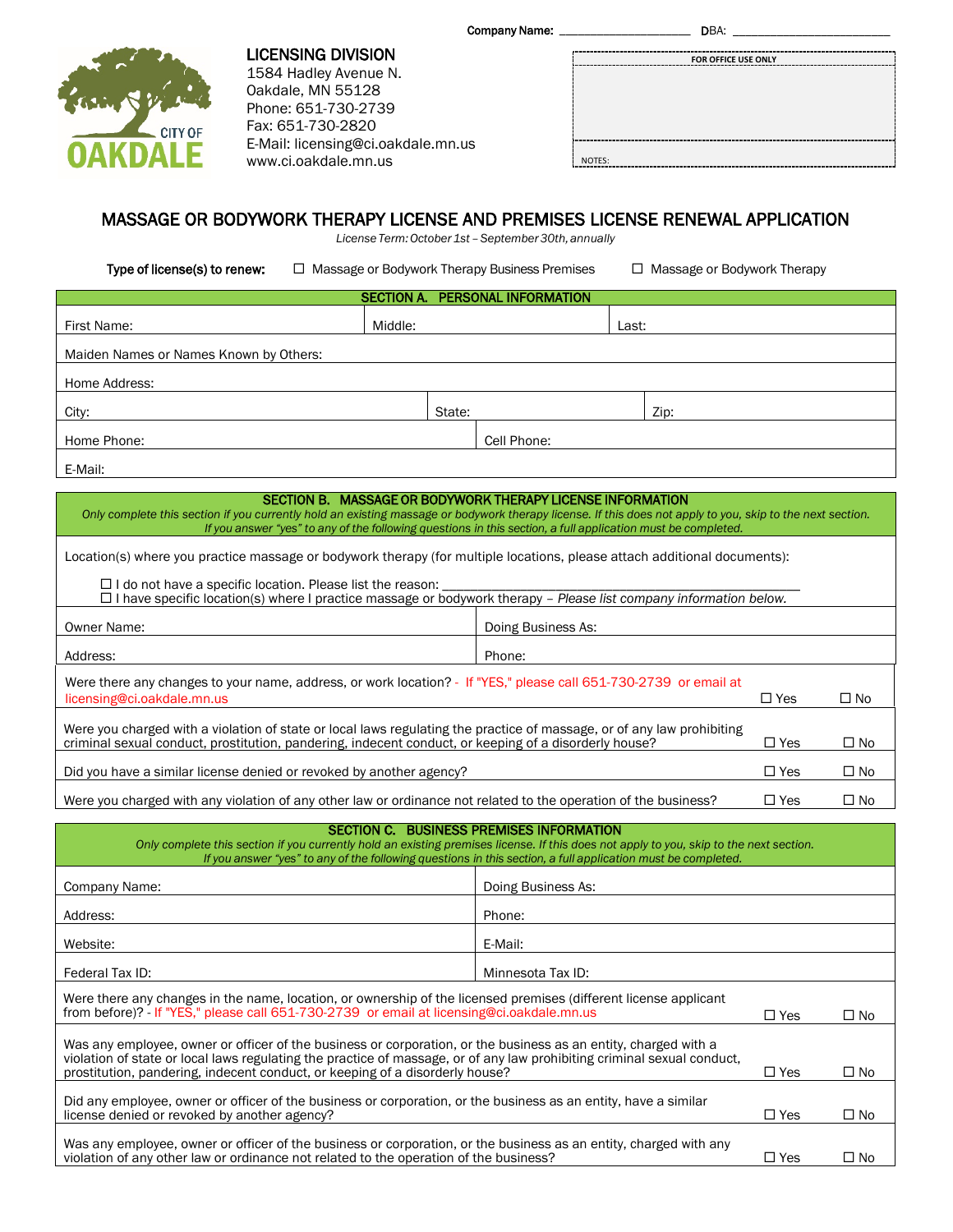|                                                                                                                                                                                |       | Company Name: <u>_________________________________</u>                                                                                         |           | DBA: the contract of the contract of the contract of the contract of the contract of the contract of the contract of the contract of the contract of the contract of the contract of the contract of the contract of the contr |  |  |
|--------------------------------------------------------------------------------------------------------------------------------------------------------------------------------|-------|------------------------------------------------------------------------------------------------------------------------------------------------|-----------|--------------------------------------------------------------------------------------------------------------------------------------------------------------------------------------------------------------------------------|--|--|
| <b>SECTION D. MANAGER</b><br>For premises renewal applicants only. If this does not apply to you, skip to the next section. All managers must complete a release form as well. |       |                                                                                                                                                |           |                                                                                                                                                                                                                                |  |  |
| List the person(s) who will serve as manager for this business establishment:<br>$\Box$ N/A                                                                                    |       |                                                                                                                                                |           |                                                                                                                                                                                                                                |  |  |
| <b>Full Name</b>                                                                                                                                                               | Phone | Address                                                                                                                                        | State     | Date of Birth                                                                                                                                                                                                                  |  |  |
|                                                                                                                                                                                |       |                                                                                                                                                |           |                                                                                                                                                                                                                                |  |  |
|                                                                                                                                                                                |       |                                                                                                                                                |           |                                                                                                                                                                                                                                |  |  |
|                                                                                                                                                                                |       | SECTION E. LICENSING POINT OF CONTACT                                                                                                          |           |                                                                                                                                                                                                                                |  |  |
|                                                                                                                                                                                |       | List the person who will serve as the licensing point of contact. This person will handle all licensing questions and materials from the City. |           |                                                                                                                                                                                                                                |  |  |
| Full Name:                                                                                                                                                                     |       | Job Title/ Relationship to Applicant:                                                                                                          |           |                                                                                                                                                                                                                                |  |  |
| Address:                                                                                                                                                                       |       |                                                                                                                                                |           |                                                                                                                                                                                                                                |  |  |
| City:                                                                                                                                                                          |       | State:                                                                                                                                         | Zip Code: |                                                                                                                                                                                                                                |  |  |
| <b>Phone Number:</b>                                                                                                                                                           |       | Fax Number:                                                                                                                                    |           |                                                                                                                                                                                                                                |  |  |

| Preference for receiving licensing materials: | $\square$ E-Mail | $\square$ Mail |
|-----------------------------------------------|------------------|----------------|

I hereby certify that I have read the foregoing questions and that the answers to said questions are true of my own knowledge.

\*Electronic Signature:

E-Mail:

Please type your full name **Date** Date

I understand that checking this box constitutes a legal signature confirming that I acknowledge and agree to the above statement.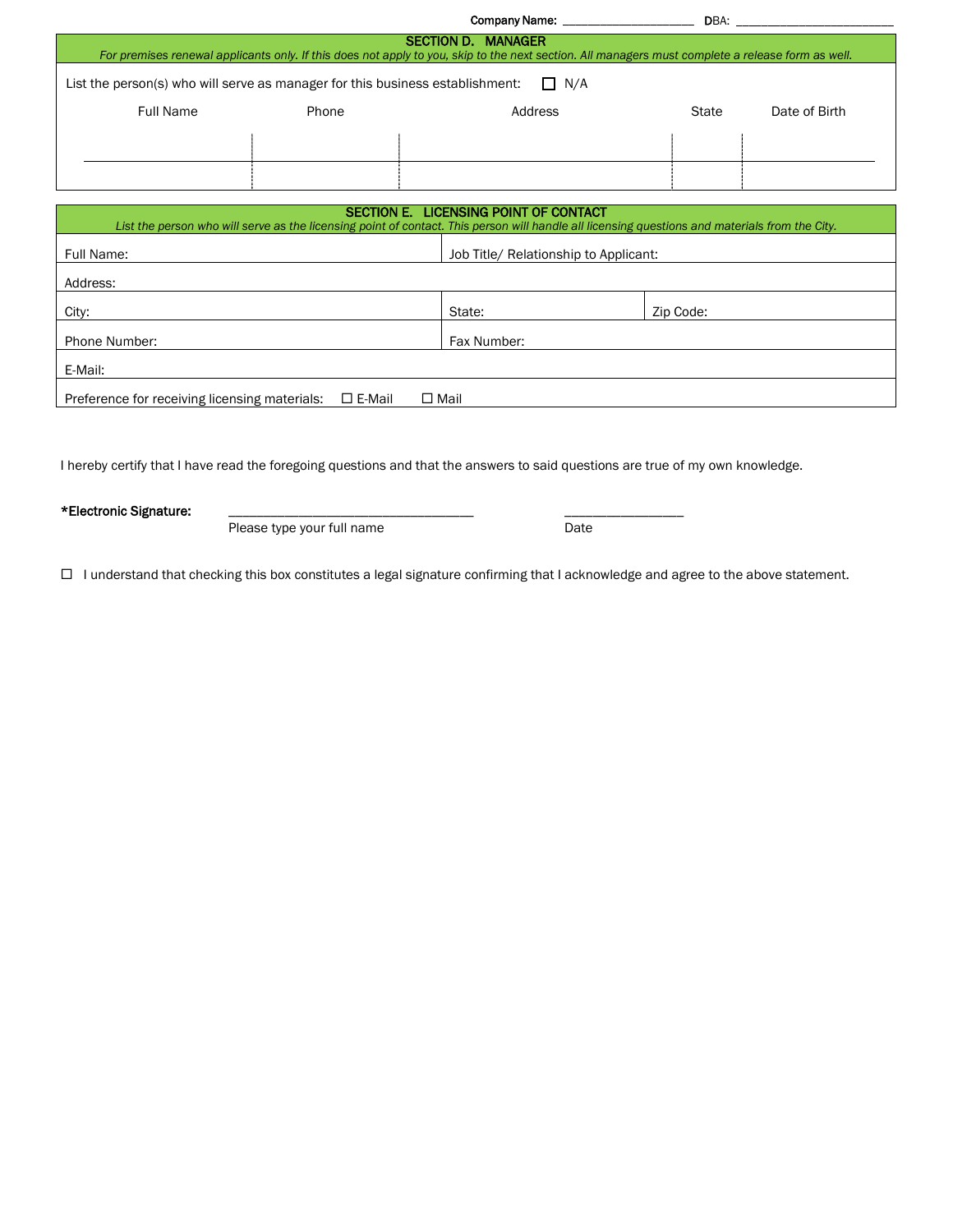### TENNESSEN WARNING

#### *(License holders, partners, and store managers are required to complete this form)*

Pursuant to Minn. Statutes, 13.04, Subd. 2 and other applicable divisions of the Minnesota Government Data Practices Act, license applicants must be informed of their rights concerning the provision of private or confidential data requested in this application. Private and confidential data requested in this application is required for the following purposes:

- 1. To confirm the applicant's identity and qualifications to perform the functions regulated under this license.
- 2. To allow the city to perform necessary investigation of applicants for the protection of public health and safety.
- 3. To limit city liability arising from failure to exercise due care with respect to the regulation of commerce or public conduct.

Private information requested, including identification, medical and criminal history data, will be used by law enforcement personnel in investigating the qualifications, moral conduct, and suitability of applicants to provide service to the public. Applicants can decline to provide the information requested in this application form, however, if an applicant fails to provide the requested information or supplies incomplete or inaccurate information, the license may be denied, suspended, or revoked. If information supplied in this application is subsequently used in a criminal prosecution of the applicant, the result may include a fine, imprisonment, or other penalty order by the court subsequent to conviction. Individuals authorized access to the private or confidential data contained in this application includes city employees whose duties require such access; local, state, and federal public safety personnel conducting related investigations; state and federal revenue authorities; and lawfully mandated reporting agencies. A specific exception to the confidentiality of data supplied in this application exists as follows:

#### Minn. Statute 13.41, Subd. 5.

Any licensing agency may make any data classified as private or confidential, pursuant to this section, accessible to an appropriate person or agency if the licensing agency determines that failure to make the data accessible is likely to create a clear and present danger to public health or safety.

Questions concerning this warning, or the effect of providing or failing to provide requested information should be directed to the Chief of Police, Oakdale, Minnesota, telephone (651) 738-1022.

By signing below, I have read and understood the Tennessen warning.

\*Electronic Signature: <br>Please type your full name and the contract of the plane Please type your full name

 $\Box$  I understand that checking this box constitutes a legal signature confirming that I acknowledge and agree to the above statement.

## INFORMED CONSENT RELEASE FORM

*(License holders, partners, and store managers are required to complete this form)*

The City of Oakdale requires criminal background checks for all city issued license applicants. The Oakdale Police Department is responsible for maintaining all criminal history data retrieved during the criminal background check.

| <b>First Name</b>             |                                                                                                                                                                                                                                                                                                                                                            |                                      | Middle |                            |      | Last |                                |  |
|-------------------------------|------------------------------------------------------------------------------------------------------------------------------------------------------------------------------------------------------------------------------------------------------------------------------------------------------------------------------------------------------------|--------------------------------------|--------|----------------------------|------|------|--------------------------------|--|
|                               |                                                                                                                                                                                                                                                                                                                                                            | Maiden Name or Names Known by Others |        |                            |      |      |                                |  |
| Gender                        | $\square$ Male                                                                                                                                                                                                                                                                                                                                             | $\Box$ Female                        |        | Date of Birth (mm/dd/yyyy) |      |      |                                |  |
| ID / Driver's License Number  |                                                                                                                                                                                                                                                                                                                                                            |                                      |        |                            |      |      | State of ID / License Issuance |  |
| <b>Social Security Number</b> |                                                                                                                                                                                                                                                                                                                                                            |                                      |        |                            |      |      |                                |  |
|                               | By signing below, I authorize the Oakdale Police Department to access the Minnesota Bureau of Criminal Apprehension criminal<br>history record information for the purpose of obtaining a city issued license in the City of Oakdale. The expiration of this<br>authorization shall be for a period no longer than one year from the date of my signature. |                                      |        |                            |      |      |                                |  |
| *Electronic Signature:        |                                                                                                                                                                                                                                                                                                                                                            |                                      |        |                            | Date |      |                                |  |
| Please type your full name    |                                                                                                                                                                                                                                                                                                                                                            |                                      |        |                            |      |      |                                |  |
| ⊔                             | I understand that checking this box constitutes a legal signature confirming that I acknowledge and agree to the above<br>statement.                                                                                                                                                                                                                       |                                      |        |                            |      |      |                                |  |

\*\* Attach copy of state issued ID\*\*